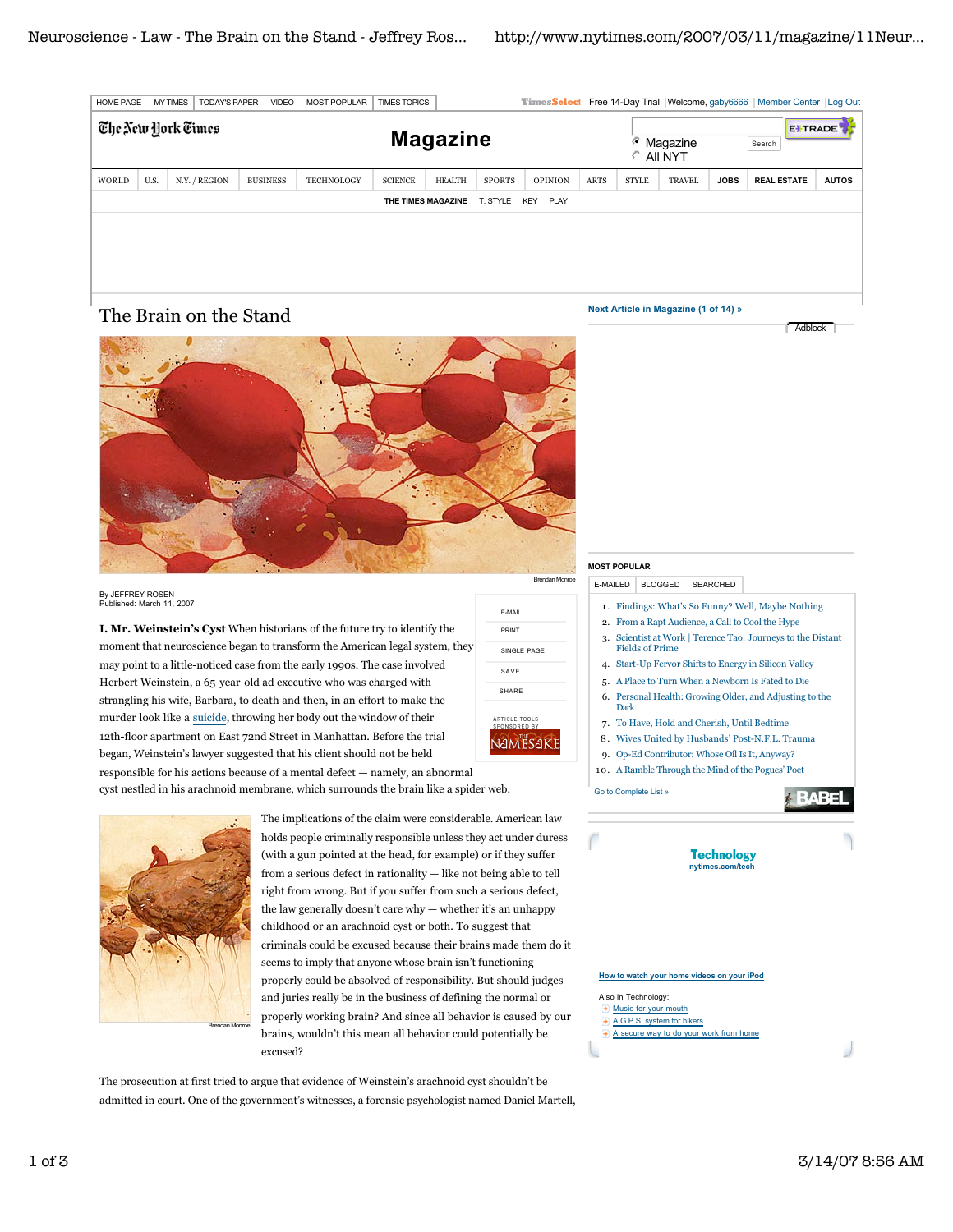testified that brain-scanning technologies were new and untested, and their implications weren't yet widely accepted by the scientific community. Ultimately, on Oct. 8, 1992, Judge Richard Carruthers issued a Solomonic ruling: Weinstein's lawyers could tell the jury that brain scans had identified an arachnoid cyst, but they couldn't tell jurors that arachnoid cysts were associated with violence. Even so, the prosecution team seemed to fear that simply exhibiting images of Weinstein's brain in court would sway the jury. Eleven days later, on the morning of jury selection, they agreed to let Weinstein plead guilty in exchange for a reduced charge of manslaughter.

After the Weinstein case, Daniel Martell found himself in so much demand to testify as a expert witness that he started a consulting business called Forensic Neuroscience. Hired by defense teams and prosecutors alike, he has testified over the past 15 years in several hundred criminal and civil cases. In those cases, neuroscientific evidence has been admitted to show everything from head trauma to the tendency of violent video games to make children behave aggressively. But Martell told me that it's in death-penalty litigation that neuroscience evidence is having its most revolutionary effect. "Some sort of organic brain defense has become de rigueur in any sort of capital defense," he said. Lawyers routinely order scans of convicted defendants' brains and argue that a neurological impairment prevented them from controlling themselves. The prosecution counters that the evidence shouldn't be admitted, but under the relaxed standards for mitigating evidence during capital sentencing, it usually is. Indeed, a Florida court has held that the failure to admit neuroscience evidence during capital sentencing is grounds for a reversal. Martell remains skeptical about the worth of the brain scans, but he observes that they've "revolutionized the law."

The extent of that revolution is hotly debated, but the influence of what some call neurolaw is clearly growing. Neuroscientific evidence has persuaded jurors to sentence defendants to life imprisonment rather than to death; courts have also admitted brain-imaging evidence during criminal trials to support claims that defendants like John W. Hinckley Jr., who tried to assassinate President Reagan, are insane. Carter Snead, a law professor at Notre Dame, drafted a staff working paper on the impact of neuroscientific evidence in criminal law for President Bush's Council on Bioethics. The report concludes that neuroimaging evidence is of mixed reliability but "the large number of cases in which such evidence is presented is striking." That number will no doubt increase substantially. Proponents of neurolaw say that neuroscientific evidence will have a large impact not only on questions of guilt and punishment but also on the detection of lies and hidden bias, and on the prediction of future criminal behavior. At the same time, skeptics fear that the use of brain-scanning technology as a kind of super mind-reading device will threaten our privacy and mental freedom, leading some to call for the legal system to respond with a new concept of "cognitive liberty."

# **NEXT PAGE » 1 2 3 4 5 6 7 8 9**

*Jeffrey Rosen, a frequent contributor, is the author most recently of "The Supreme Court: The Personalities and Rivalries That Defined America."*

#### **Next Article in Magazine (1 of 14) »**

**Need to know more? 50% off home delivery of The Times.**

| Ads by Google                                                                                                         | what's this? |
|-----------------------------------------------------------------------------------------------------------------------|--------------|
| <b>Feed The Children</b><br>Helping poor, hungry and famine-stricken children worldwide<br>www.FeedTheChildren.org    |              |
| <b>Find Development Jobs</b><br>With firms and NGOs that work with USAID, UN, WB, ADB & more<br>www.developmentex.com |              |
| <b>Saddest Thing on Internet</b><br>You may have seen extreme poverty. But have you seen this?<br>Poverty.com         |              |

# **Tips**

To find reference information about the words used in this article, double-click on any word, phrase or name. A new window will open with a dictionary definition or encyclopedia entry.

## **Past Coverage**

# The New York Times STORE